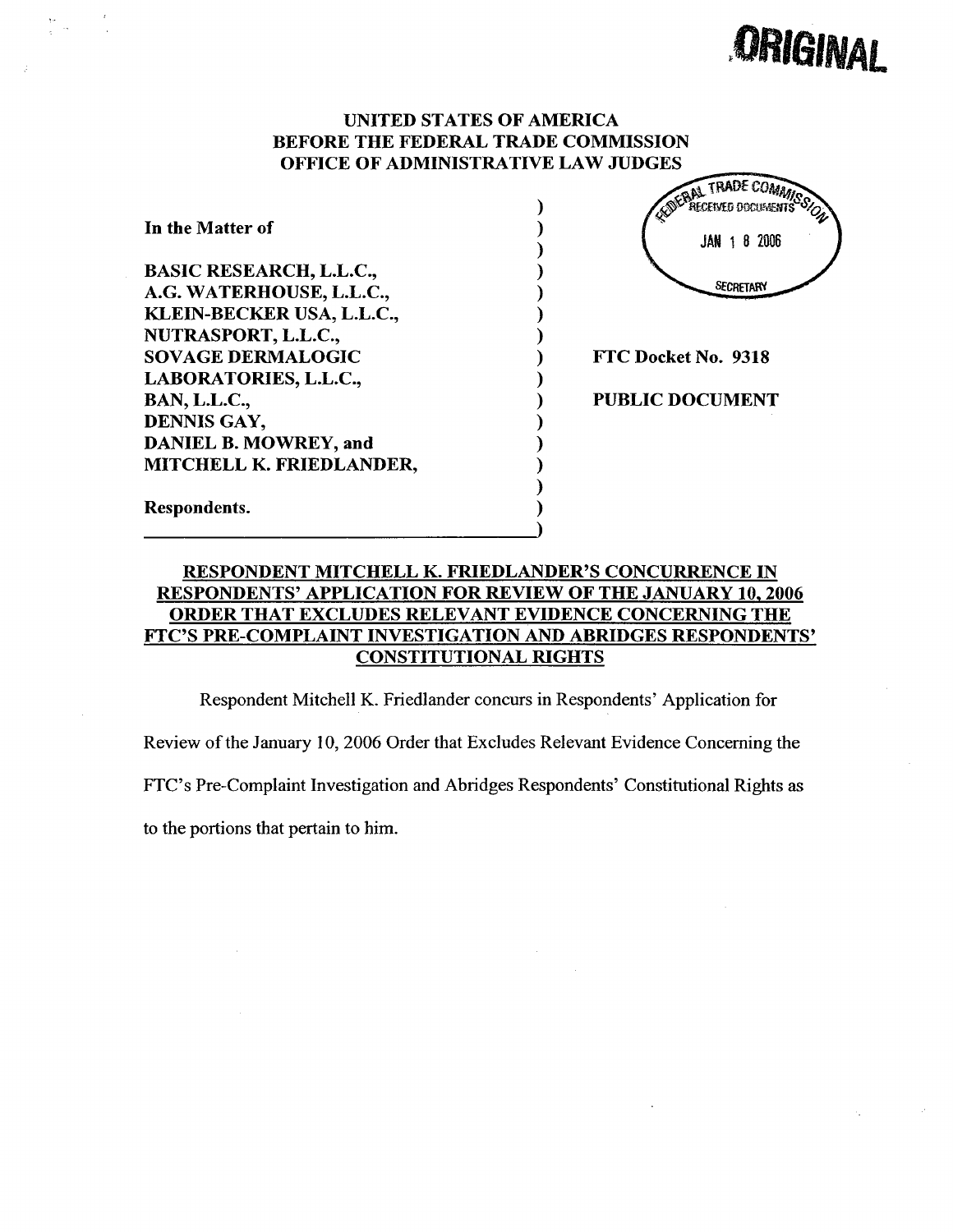Dated this  $\frac{1}{\sqrt{2}}$ <sup>th</sup> day of *Itrugus*, 2005

Respectfully submitted,

Mitchell K. Friedlander

5742 West Harold Gatty Drive Salt Lake City, Utah 84111 Mkf555@msn.com

Pro Se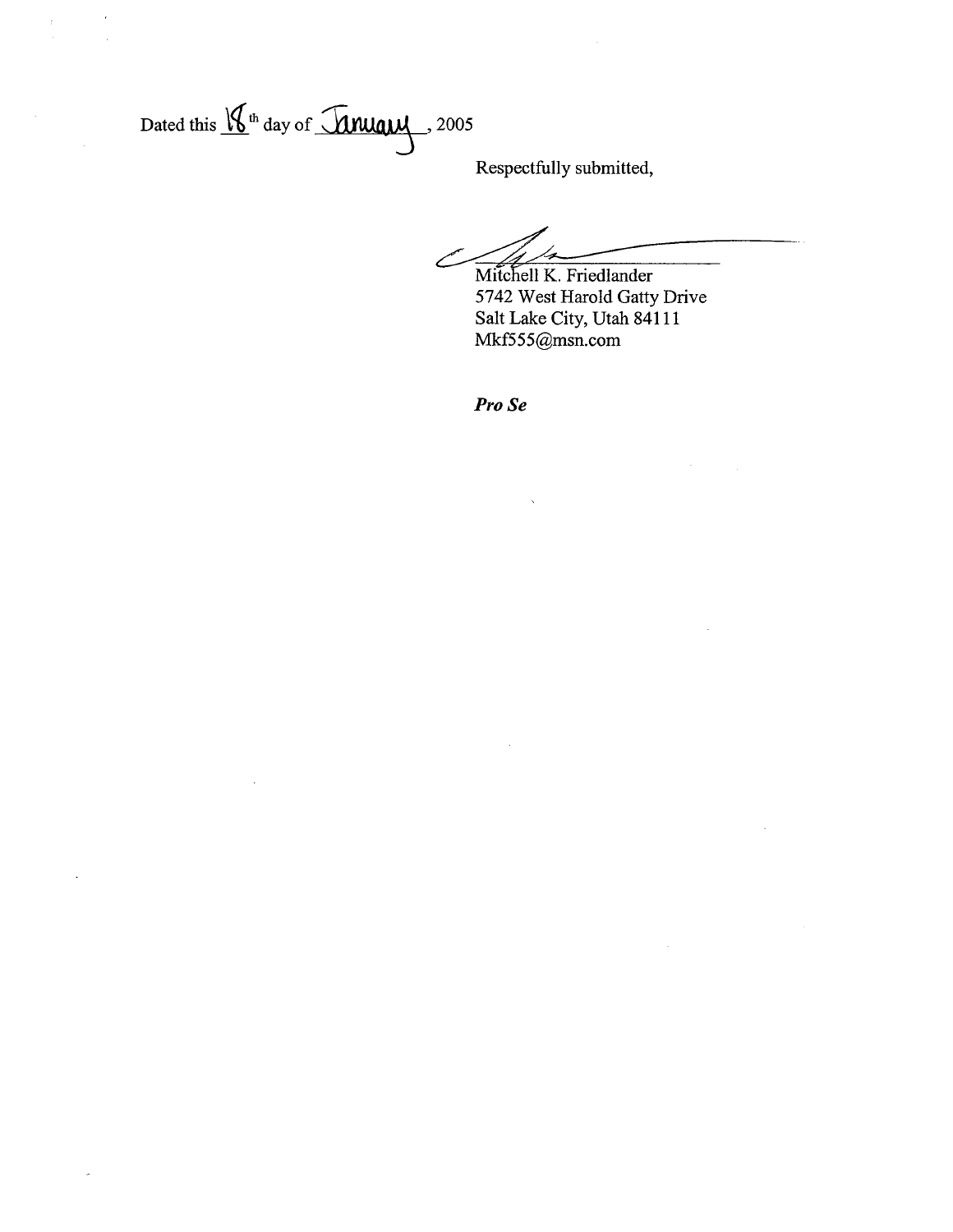## UNITED STATES OF AMERICA FEDERAL TRADE COMMISSION OFFICE OF ADMINISTRATIVE LAW JUDGES WASHINGTON, D.C.

In the Matter of

| <b>BASIC RESEARCH, LLC</b>              |
|-----------------------------------------|
| A.G. WATERHOUSE, LLC                    |
| <b>KLEIN-BECKER USA, LLC</b>            |
| NUTRASPORT, LLC                         |
| SOVAGE DERMALOGIC LABORATORIES, LLC     |
| <b>BAN LLC d/b/a BASIC RESEARCH LLC</b> |
| <b>OLD BASIC RESEARCH, LLC</b>          |
| <b>BASIC RESEARCH, A.G. WATERHOUSE,</b> |
| KLEIN-BECKER USA, NUTRA SPORT, and      |
| <b>SOVAGE DERMALOGIC LABORATORIES</b>   |
| <b>DENNIS GAY</b>                       |
| <b>DANIEL B. MOWREY d/b/a AMERICAN</b>  |
| <b>PHYTOTHERAPY RESEARCH</b>            |
| <b>LABORATORY</b> , and                 |
| MITCHELL K. FRIEDLANDER,                |
| <b>Respondents.</b>                     |

PUBLIC

Docket No. 9318

#### CERTIFICATE OF SERVICE

I hereby certify that on this  $18<sup>th</sup>$  day of January, 2006, I caused Respondent

Mitchell K. Friedlander's Concurrence in Respondents' Application for Review of the

January 10, 2006 Order that Excludes Relevant Evidence Concerning the FTC's Pre-

Complaint Investigation and Abridges Respondents' Constitutional Rights to be filed and

served as follows:

1) an original and one paper copy filed by hand delivery and one electronic copy in PDF format filed by electronic mail to

> Donald S. Clark Secretary U.S. Federal Trade Commission 600 Pennsylvania Avenue, N.W.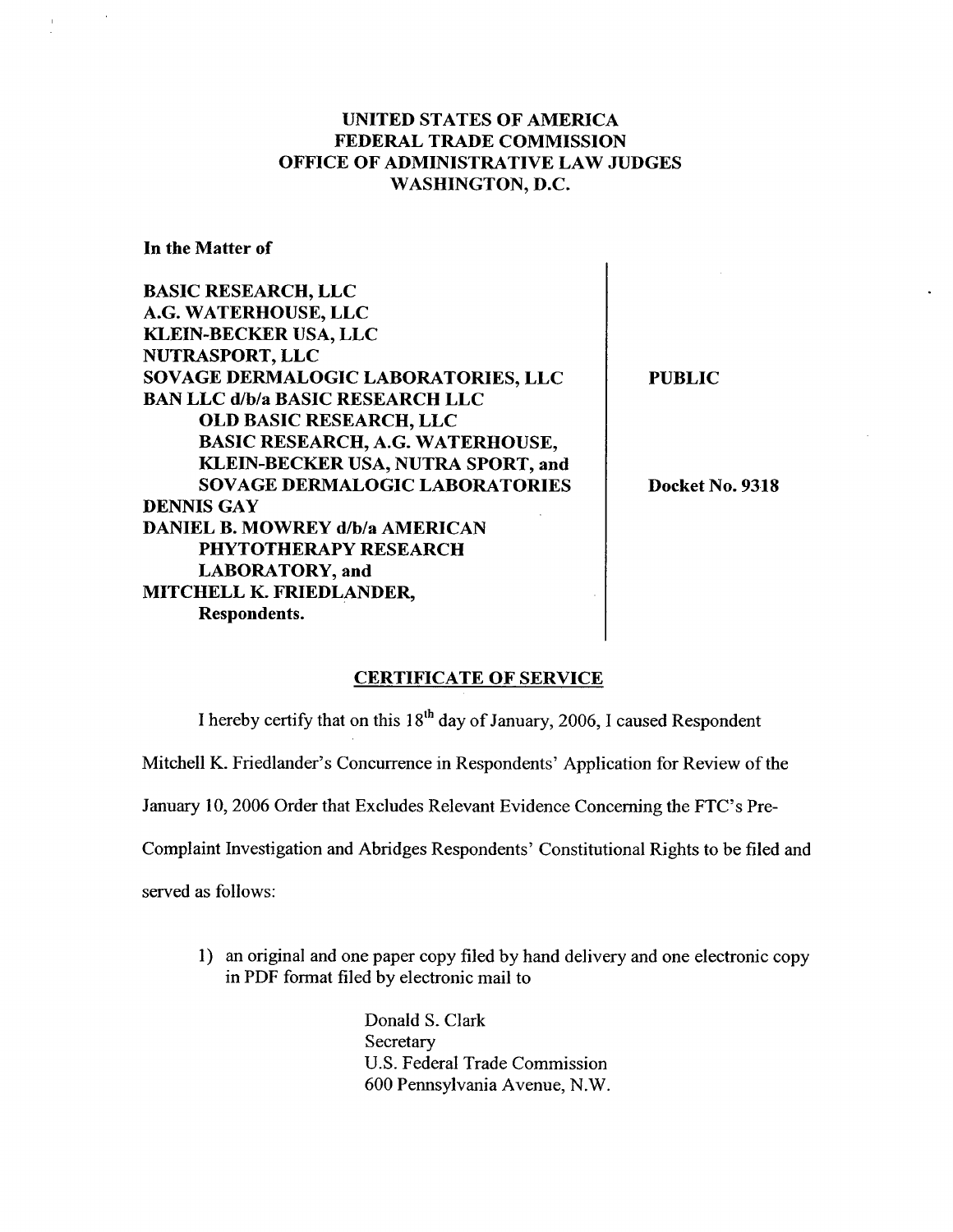Room H-159 Washington, D.C. 20580 Email: secretary $@$ ftc.gov

2) two paper copies delivered by hand delivery to:

The Hon. Stephen J. McGuire Chief Administrative Law Judge U.S. Federal Trade Commission 600 Pennsylvania Avenue, N.W. Room H-112 Washington, D.C. 20580

3) one paper copy by first class U.S. Mail to:

 $\sim$ 

James Kohm Associate Director, Enforcement U.S. Federal Trade Commission 601 New Jersey Avenue, N.W. Washington, D.C. 20001

4) one paper copy by first class U.S. mail and one electronic copy in PDF format by electronic mail to:

> Laureen Kapin Joshua S. Millard Laura Schneider Walter C. Gross III Lemuel W.Dowdy Edwin Rodriguez U.S. Federal Trade Commission 600 Pennsylvania Avenue, N.W. Suite NJ-2122 Washington, D.C. 20580 Email: lkapin@ftc.gov jmillard@ftc.gov lschneider@ftc.gov wgross@ftc.gov ldowdy@ftc.gov erodriguez@ftc.gov

Stephen E. Nagin Nagin, Gallop & Figueredo, P.A. 18001 Old Cutler Road, Suite 556 Miami, Florida 33157-6416 Email: snagin@ngf-law.com